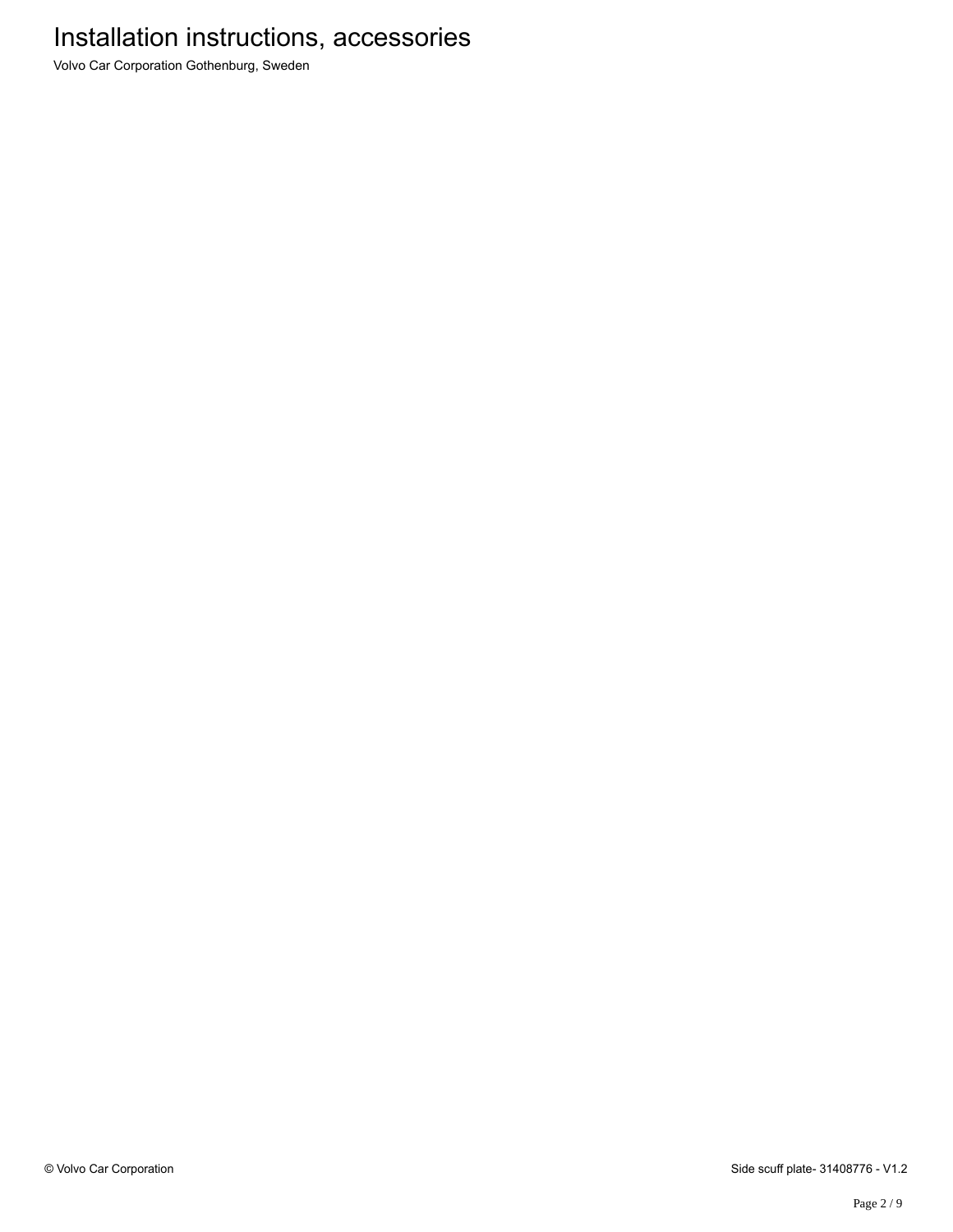|                |                  |   | Information                                                                                                                                                        |
|----------------|------------------|---|--------------------------------------------------------------------------------------------------------------------------------------------------------------------|
|                |                  |   | Read through all of the instructions before starting installation.                                                                                                 |
|                |                  |   | Notifications and warning texts are for your safety and to<br>minimise the risk of something breaking during installation.                                         |
|                |                  |   | Ensure that all tools stated in the instructions are available<br>before starting installation.                                                                    |
|                |                  |   | Certain steps in the instructions are only presented in the form of<br>images. Explanatory text is also given for more complicated<br>steps.                       |
|                |                  |   | In the event of any problems with the instructions or the<br>accessory, contact your local Volvo dealer.                                                           |
|                |                  |   | <b>Color symbols</b>                                                                                                                                               |
| $\overline{2}$ |                  |   |                                                                                                                                                                    |
|                | $\left(3\right)$ | 5 | Note!<br>This colour chart displays (in colour print and electronic<br>version) the importance of the different colours used in the<br>images of the method steps. |
|                |                  |   | 1. Used for focused component, the component with<br>which you will do something.                                                                                  |
| 2              | 4                | 6 | 2. Used as extra colors when you need to show or<br>differentiate additional parts.                                                                                |
|                |                  |   | 3. Used for attachments that are to be removed/installed.<br>May be screws, clips, connectors, etc.                                                                |
|                |                  |   | 4. Used when the component is not fully removed from<br>the vehicle but only hung to the side.                                                                     |
|                |                  |   | 5. Used for standard tools and special tools.                                                                                                                      |
| IMG-363036     |                  |   | 6. Used as background color for vehicle components.                                                                                                                |
|                |                  |   | Preparation                                                                                                                                                        |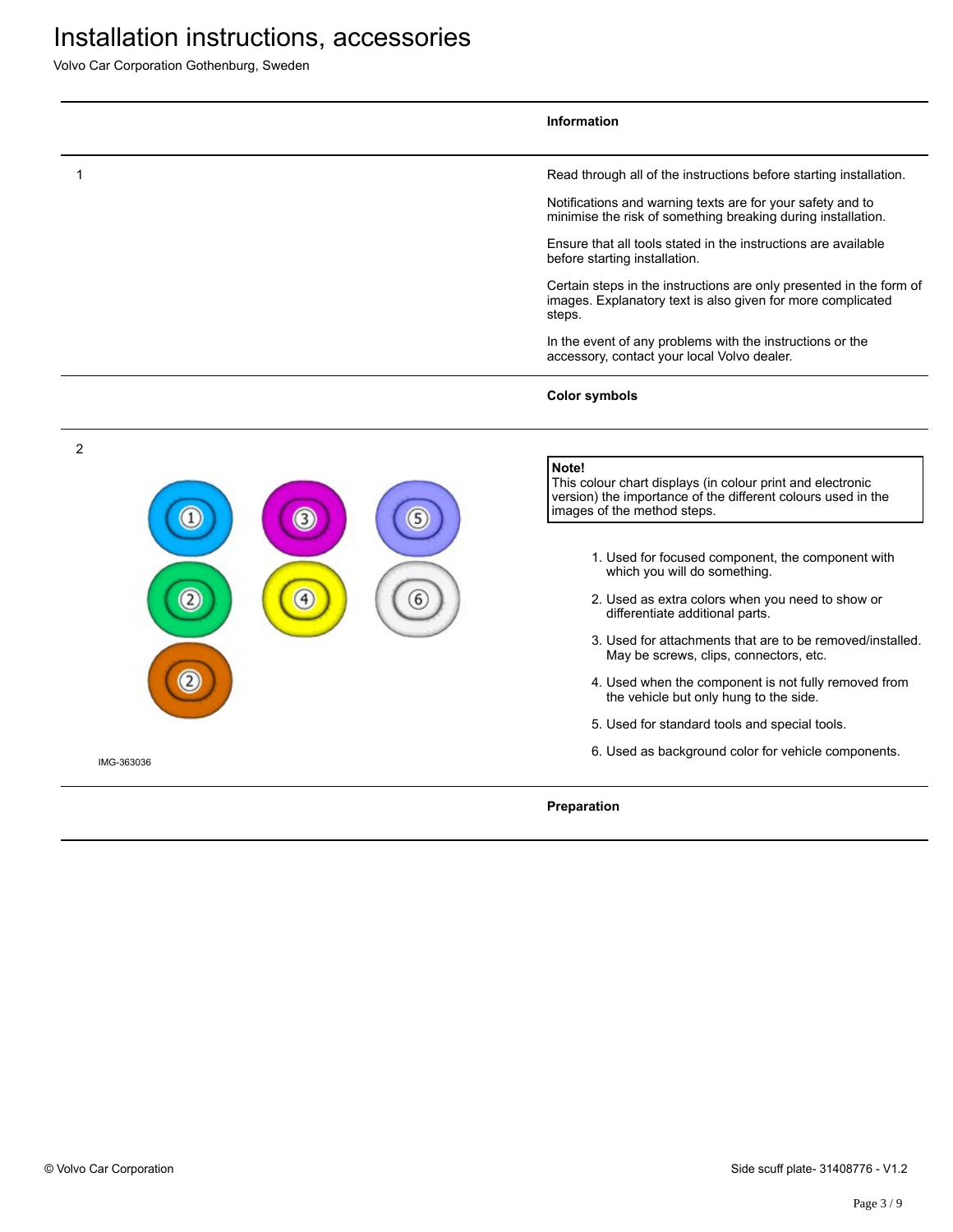Volvo Car Corporation Gothenburg, Sweden



Clean the surface.

Allow to dry.

**Use:** 1161721, Isopropanol

IMG-420673



Masking **Use:** , Masking tape

IMG-423741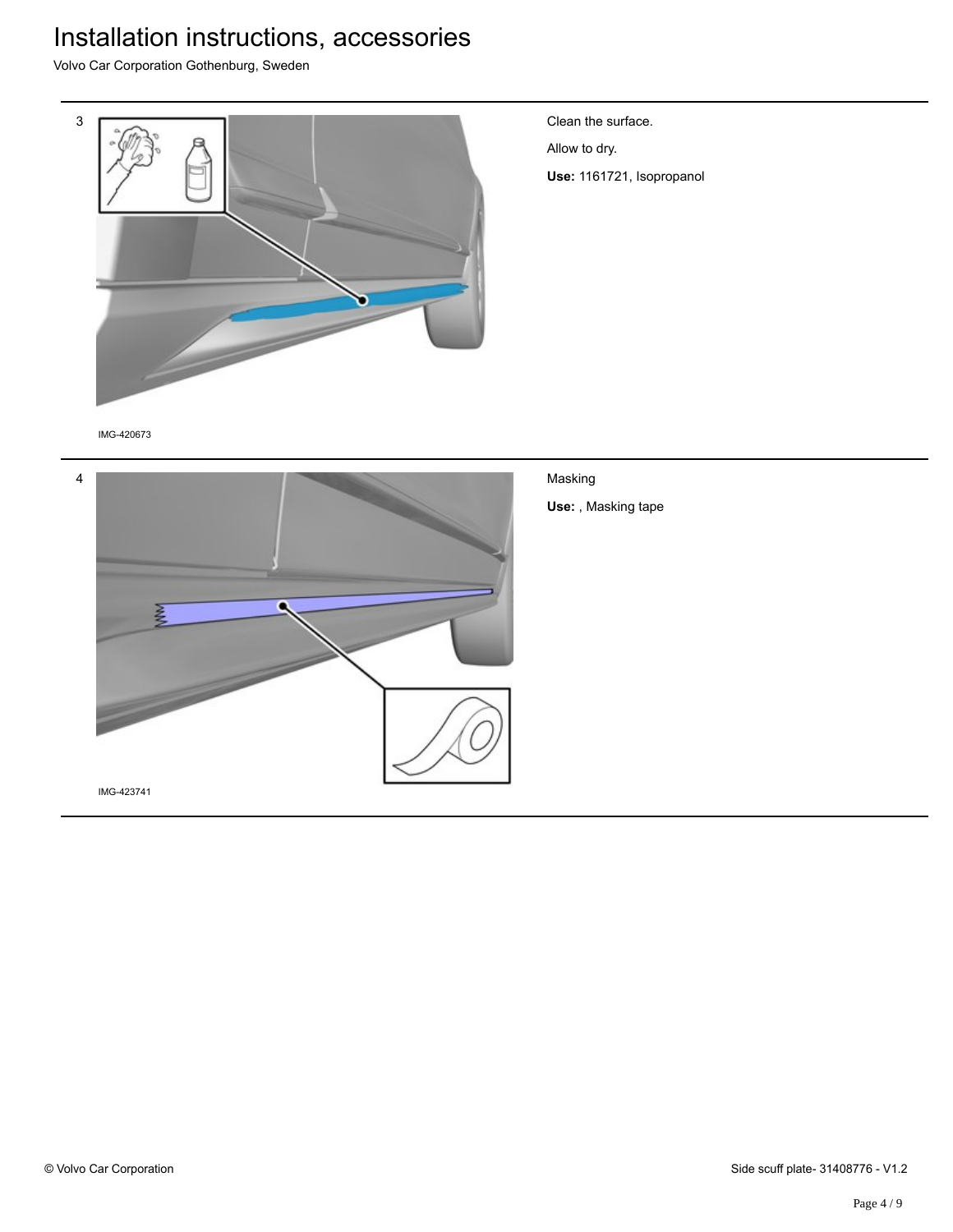Volvo Car Corporation Gothenburg, Sweden



Apply a thin and even layer.

**Use:** 1161727, Paint primer

Allow to dry for at least 5 minutes but not more than 30 minutes.

| 6 |  |
|---|--|
|   |  |
|   |  |
|   |  |
|   |  |
|   |  |
|   |  |
|   |  |
|   |  |

Remove the tape.

7 Repeat all method steps for the other side.

#### **Accessory installation**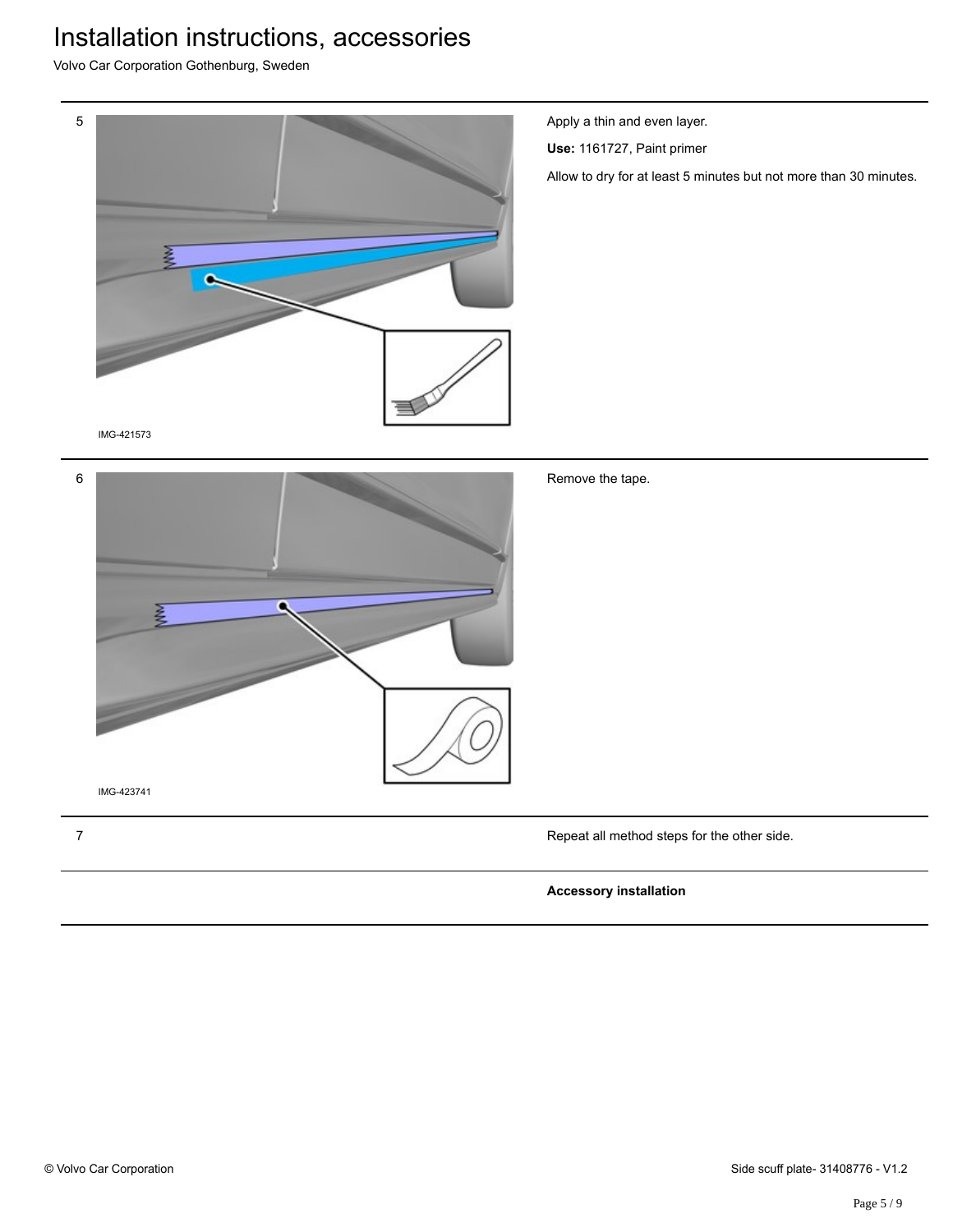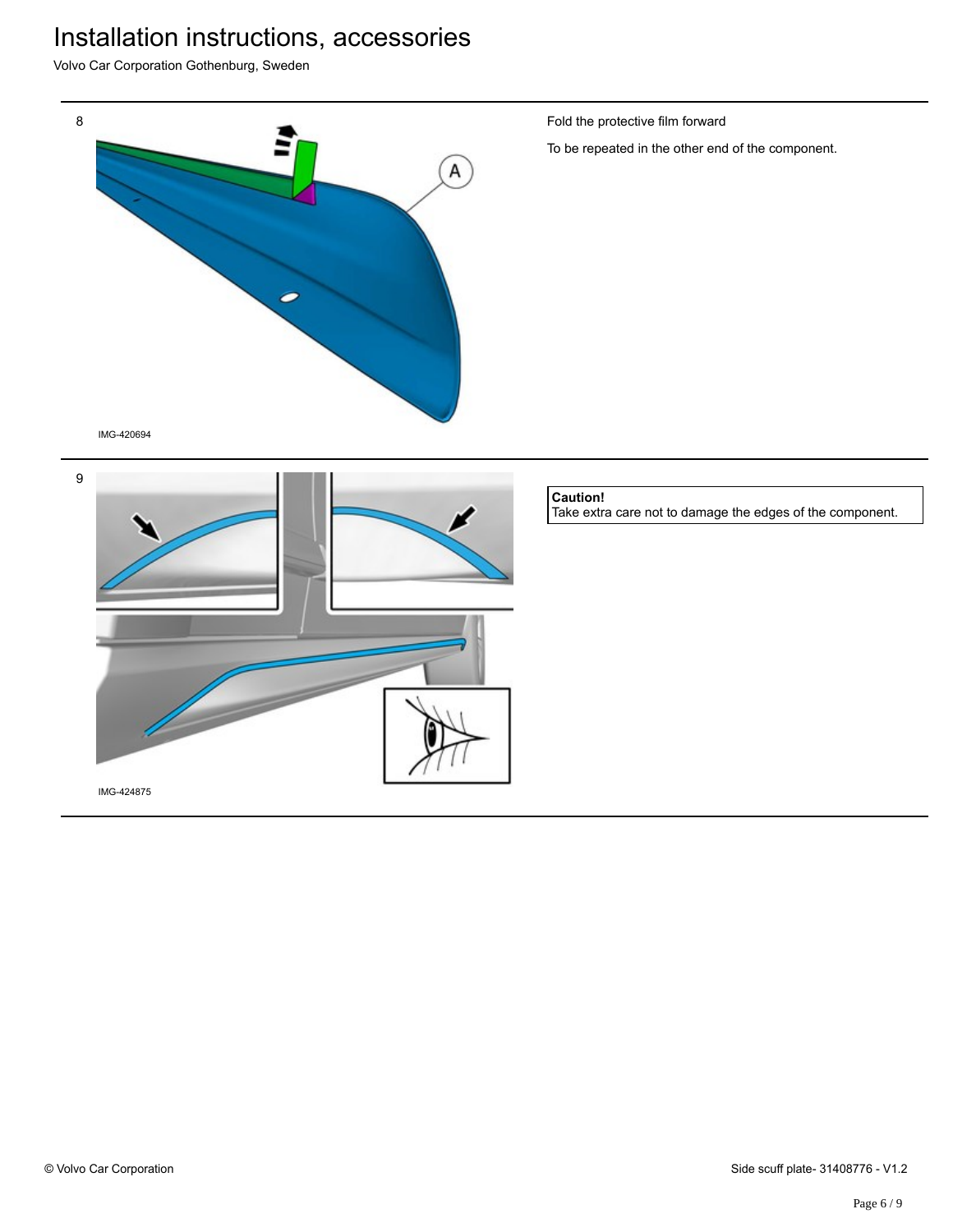Volvo Car Corporation Gothenburg, Sweden



**Note!**

This step is easier with two people.

### **Note!**

Make sure that the component is centred.

Place the component where indicated in the graphic.



**Caution!** Pull carefully.

**Note!** This step is easier with two people.

Remove the protective film.

IMG-420695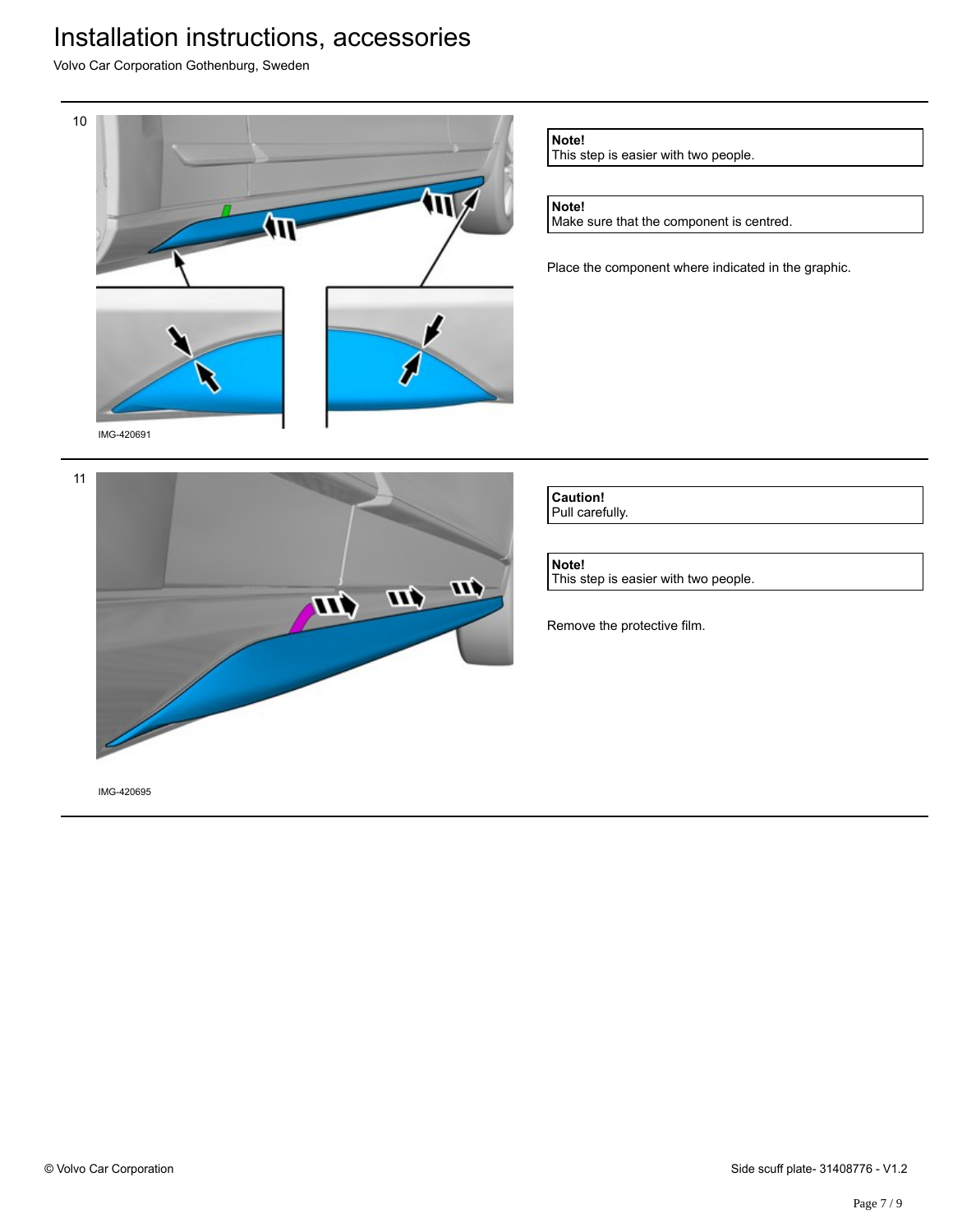